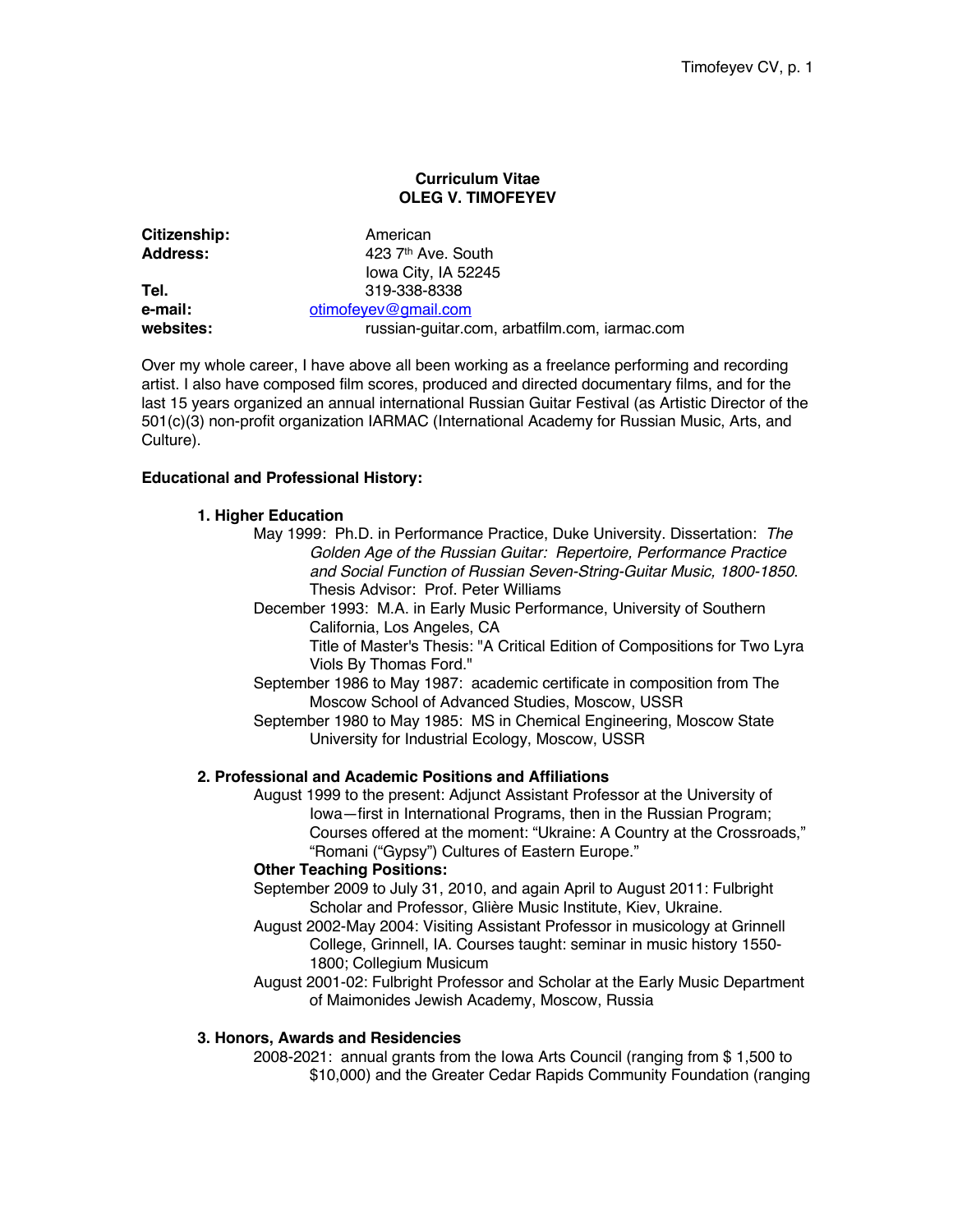from \$2,500 to \$5,000) to support the annual Russian Guitar Festival I organize

- 2009: Fulbright Lecture/ Research grant to teach performance practice at the Glière Institute in Kiev, Ukraine and to conduct research on the late-18<sup>th</sup> – early 19th-century Russian Music (Renewed for March 1-July 31, 2011.)
- Summer 2007: Obermann Interdisciplinary Research Grant (with Assoc. Prof. Sabine I. Gölz and German video and television editor Christian Mattern) to edit documentary video *Kamill Frautschi* (\$18,000)
- March 2005: Major Grant from Iowa Arts Council for the collaborative Talisman-IARMAC production "Dostoevsky, Jews, and Gypsies" (\$ 11,000)
- April 2003: 10-day Residency at Oberlin College (with *Talisman* and *Kolpakov Trio*)
- June-July 2002: IREX Individual Advanced Research Opportunities award to conduct additional research in Moscow, St. Petersburg, and Smolensk in order to prepare my 1999 dissertation for publication as a book
- November 2001: American Musicological Society Noah Greenberg Award for "Music by the Russian Princesses at the Court of Catherine the Great;" \$ 2,000)
- September 2001-July 2002: Fulbright Lecture/Research grant to teach performance practice at the Maimonides Academy in Moscow and to conduct research on the late-18<sup>th</sup> – early 19<sup>th</sup>-century Russian Music
- May-August, 1998: IREX Individual Research Fellowship for archival research on the Russian guitar tradition in Moscow and St. Petersburg

### **4. Co-Founded Not-for-profit Cultural Organization and Festival:**

Artistic Director and co-founder, (with Sabine Gölz, Executive Director,) of IARMAC (*International Academy for Russian Music, Arts and Culture*), a non-profit organization for increasing awareness and availability of music, literary, visual and other arts from Russia and Eastern Europe. Based in Iowa City, founded September 2004. See www.iarmac.com

Founder, Organizer and Director of the International Annual Russian Guitar Seminar and Festival (IARGUS): 2006-present. Every year, performers and scholars from countries including Sweden, Kyrgyzstan, Australia, France, and Russia have come to give concerts and masterclasses**,** and to exchange music and ideas.

## **5. Ensembles:**

*The Dashkova Ensemble* (with Anna Bineta Diouf, mezzo-soprano) *The Czar's Guitars* (with John Schneiderman, Russian 7-string guitar) *Zingaresca* (with Vadim Kolpakov, Russian 7-string guitar) *The Russian Guitar Quartet*

#### **6. Instruments**

**Main**: Russian 7-string guitar, Spanish 6-string guitar, Renaissance and Baroque Lutes

**Other**: Theorbo, Viola da Gamba, Recorder

## **7. Languages**

Russian: native English: near-native speaking, reading, and writing German: excellent reading and speaking Ukrainian: good comprehension and reading, some writing and speaking Yiddish: reading and some speaking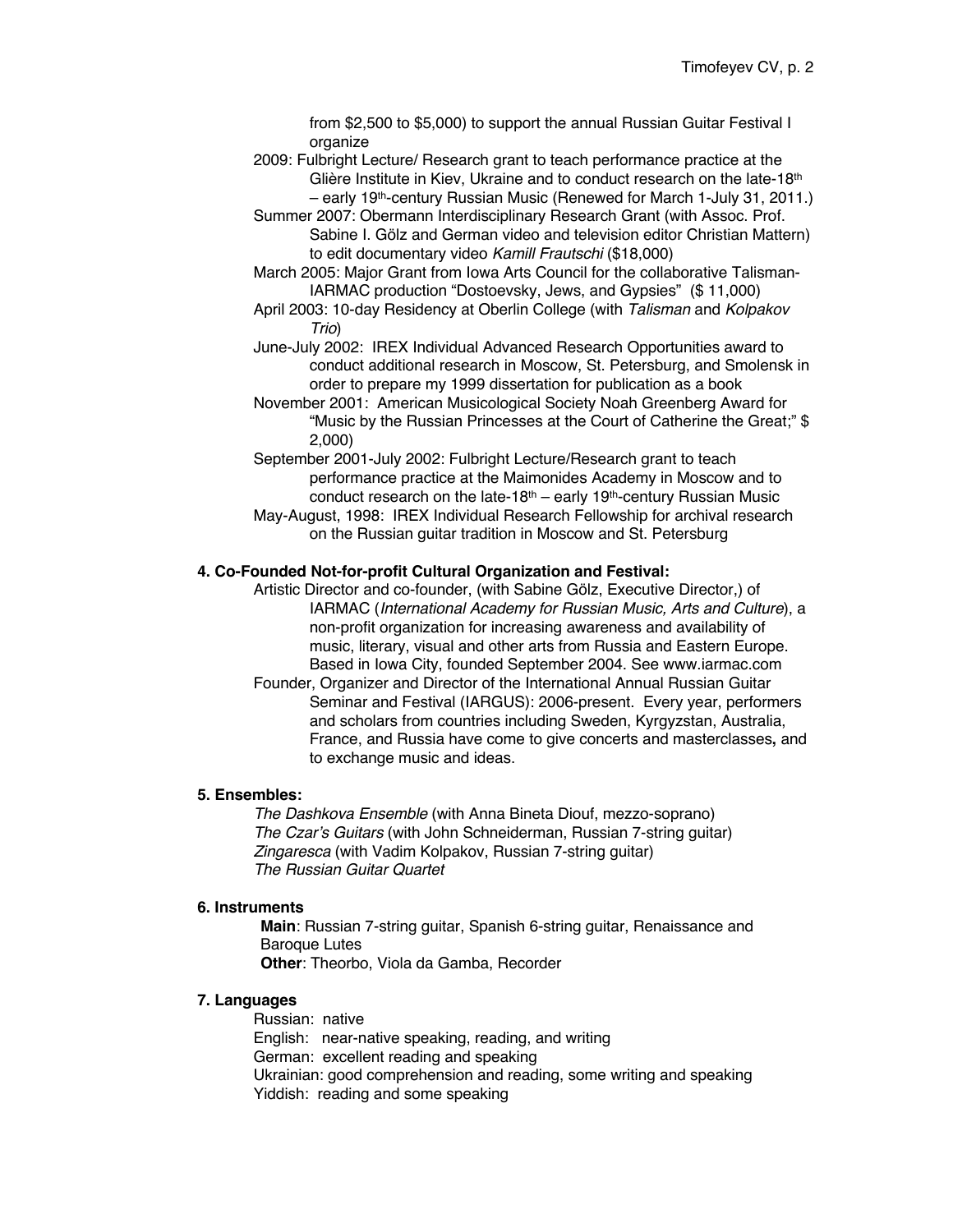Romani (Northern Russian dialect): basic comprehension and speaking

#### **Creative Work and Scholarship:**

#### **1. Compact Disc Recordings**

- "Russian Women Composers of the 18th Century," with *The Dashkova Ensemble,*  Profil Medien PH20070, digital edition (2020)
- "A Tribute to Vladimir Morkov," with John Schneiderman as *The Czar's Guitars,*  Hänssler Classics HC20018 (2020)
- "The Secrets of the Gypsy Guitar," with Vadim Kolpakov as *Zingaresca.*  (IARMAC 2016)
- "The Russian Guitar, 1800-1850," a 7-CD box set with John Schneiderman, Dan Caraway, Etienne Abelin, Anne Harley, and Kenneth Slowik. Brilliant Classics, 95405 (2016)
- "Elizabethan Pavans," a solo album of English lute music, Brilliant Classic, 95236 (2016)
- "A Tribute to the Mighty Handful," with The Russian Guitar Quartet (Dan Caraway, Alexei Stepanov, Vladimir Sumin, and O. Timofeyev), Delos Records, 3518 (2016)
- Lviv Lute Tablature," *Sarmatica*, (Artistic Director, Renaissance lute), Dorian/Sono Luminus, DSL 92134 (2011)
- "Souvenirs of Russia," *The Czar's Guitars* (with John Schneiderman), Dorian 92112 (2010)
- "Mikhail Vysotsky and the Gypsies of Moscow," *Talisman,* Profil PH10027, 2009 (Artistic Director, guitar)
- "*Ispaniada*: Spanish Music by Russian Composers," *The Timofeyev Ensemble*, (Artistic Director, Russian guitar), Profil PH08073 (2008)
- "Shavlego: Guitar Music by Georgian Composers," (solo guitar recording on 6 and 7-string guitars), Profil PH07072 (2007)
- "Rhapsody Judaica," *The Timofeyev Ensemble*, (Artistic Director and guitar), Marquis Classics 81349 (2006)
- "Music by Mikhail Glinka," *The Czar's Guitars* (with John Schneiderman), Profil PHO7008. (2006)
- "Tribute to Stesha: The Russian-Gypsy Diva," *Talisman* (Artistic Director, Russian guitar) Naxos World 76065-2 (2005)
- "Acrobatic Dance: Music by Matvei Pavlov-Azancheev, 1888-1963." Haenssler Classics 98.458 (solo recording on Russian seven- string guitar)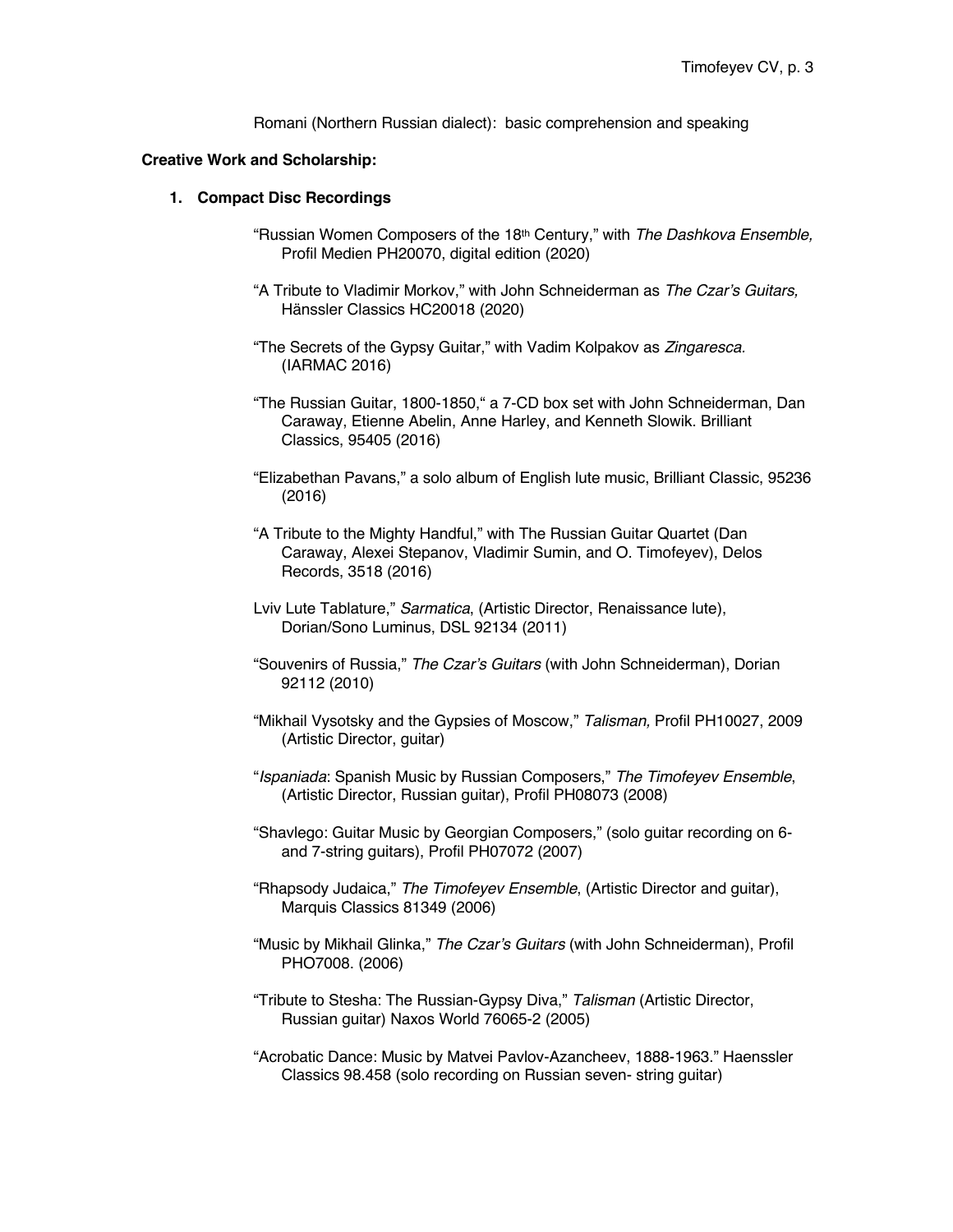- "Music of Russian Princesses from the Court of Catherine the Great," *Talisman,*  (Artistic Director, guitar*)* Dorian Recordings, DOR-93244
- "The Golden Age of the Russian Guitar, Vol II," (solo recording on Russian seven-string guitar), Dorian Recordings, DOR-93203 (2000)
- "The Golden Age of the Russian Guitar," (solo recording on Russian seven-string guitar), Dorian Recordings, DOR-93170 (1999)
- "The Wandering Lutenist," (solo recording on Renaissance Lute), Centaur Records, CRC 2409 (1999)
- **2. Video Documentaries (**For more information see www.arbatfilm.com.)
	- *The Gypsy Vengerka:* (in progress; anticipated completion: 2022) a featurelength documentary on the art of the Russian-Romani guitarists—Alexander and Vadim Kolpakovs, Fedor Kondenko, and singer Rada Volshaninova. The film also deals with matters of Romani identity and human rights.
	- *Sorabji in Iowa* (35'35"): Short film about the inaugural concert of the new organ of the Voxman Music Building in Iowa City, February 2017 (September 2017)
	- *The Cantor of Swabia,* Video Documentary on life and works of Richard Gölz, in German and English with English subtitles, 106'), Co-Producer and Director (with Sabine I. Gölz), ArbatFilm, 2016. Screened at festivals in the US and Europe. DVD available here: https://tvt-verlag.de/goelz\_dvd.html
	- *Mrii pro mynule* (*Dreams of the Past),* 57 min., in Russian, English, and Ukrainian, ArbatFilm 2011. A documentary video about the 2009 L'viv Early Music Festival in the Context of Ukrainian Early Music revival (Director)
	- *Frautschi*, 49 min., Producer and Director (with Sabine I. Gölz); Video Documentary about the renowned Russian guitar pedagogue Kamill Frautschi; in Russian with English, German, French and Spanish subtitles, ArbatFilm, 2008. (Award of Merit, Accolade Competition, 2009, screened at festivals in the US, Canada, and Europe)

#### **3. Film Scores**

- Composed and recorded score for documentary film *Nash Dom* (*Our House*), dir. Aleksandr Gershtein, multi-ethnic TV station, Toronto, 2010
- Composed and recorded score for documentary film *Sluzhenie* (*Service*), dir. Aleksandr Gershtein, multi-ethnic TV station, Toronto, 2009
- Composed, and recorded score for documentary film *The Photographer*, dir. Thomas Lahusen and Tracy MacDonald (Toronto: Chemodan Film, 2008)

#### **4. Scholarly Publications**

#### **a. Scholarly Book**

*The Russian Guitar: Origins, Performance Practice, and Social Function, 1800-1850*; forthcoming with Cambridge Scholars Publishing, Cambridge, UK in 2022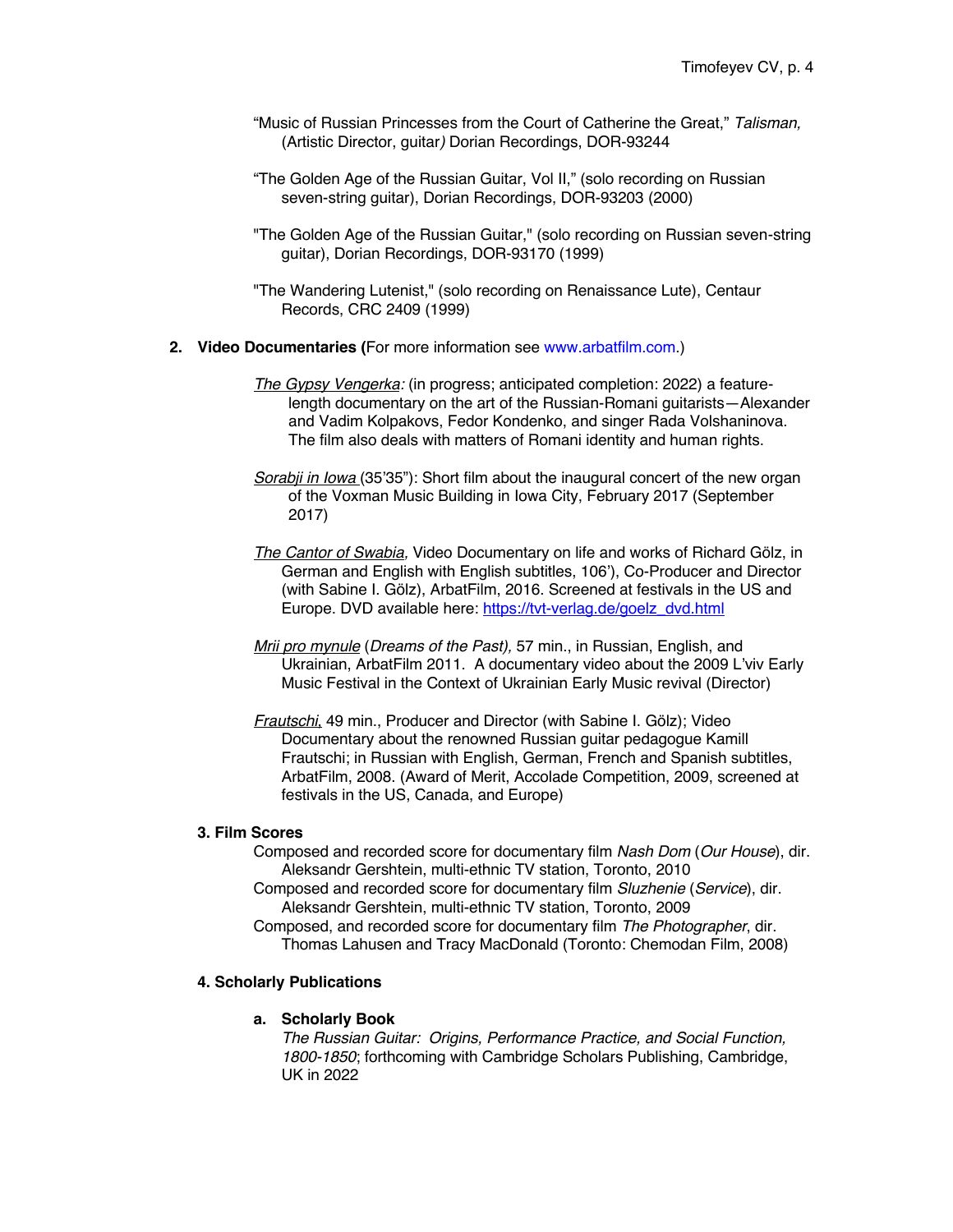## **b. Monographs**

- *Selected Works by M. Pavlov-Azancheev, 1888–1963,* Dallas: Digital Guitar Archive, 2 vols. (2019 and 2020)
- *The Art of Russian Gypsy Guitar* (with Fedor Kondenko), Anaheim Hills: Centerstream, 2018
- *Thomas Ford. Lyra Viol Duets.* Critical edition with a scholarly introduction and commentary. Madison: A-R Editions, 1998

## **c. Dictionary Articles**

Contributions to *The New Grove Dictionary of Music and Musicians* (2000): "Guitar {Russia}," "Aksyonov, Semyon Nikolayevich" "Alexandrov, Nikolaj Ivanovich," "Morkov, Vladimir Ivanovich," "Sarenko, Vasily Stepanovich" "Zimmerman, Fyodor Mikhajlovich"

Contributions to *Grove Dictionary of Musical Instruments, 2nd Edition* (2014): "Russian Seven-String Guitar"

## **d. Invited Scholarly Publications**

- "The Two Centuries of the *Gypsy Vengerka*: Pedagogy, Performance Strategies and Cultural Memory of the Russian-Romany guitarists," *Etudes tzigane* (forthcoming in 2021, in English and French)
- "Guitar in the Gulag: The Music of Pavlov-Azancheev," invited contribution for the international conference "Composers in the Gulag under Stalin", Universität Göttingen, June 2010, article version forthcoming in a proceedings volume.
- *Russkaia semistrunnaia gitara: Proiskhozhdenie, instrumenty, i muzykal'noe nasledie* ("The Russian Seven-String Guitar: Origins, Surviving Instruments, and Musical Heritage"), a chapter in the Russian translation of James Westbrook's *The Century That Shaped The Guitar*, Moscow: Klassika–21 (2012).
- "The Russian Seven-String Guitar ca. 1800: Organology and Search for Origins," *Gitarre und Zister: Bauweise, Spieltechnik und Geschichte bis 1800.* Verlag Janos Sekovics (2004) 229-246.
- "La Chitarra Eptachorde Nella Cultura Russa dell'Ottocento," translated by Marco Bazzotti. *Il Fronimo*,103, 1998, 27-40.

### **e. Book Reviews**

"Russia's Male and Female Centuries." *Eighteenth-Century Life* (2014) 137- 140; review of Inna Naroditskaya's *Bewitching Russian Opera: The Tsarina from State to Stage*

# **5. Invited Lecture-Recitals and Conference Presentations (Selected)**

- September 25, 2021: "Horseshoeing the Flea: Andrey's Sychra's Arrangements of Works by F. Molino, F. Sor, and A. L'Hoyer," at the Cambridge Consortium for Guitar Research (Cambridge, UK)
- December 8, 2018: "Guitar in Emigration," at the Annual Convention of the ASEEES (Association for Slavic, East European, and Eurasian Studies,